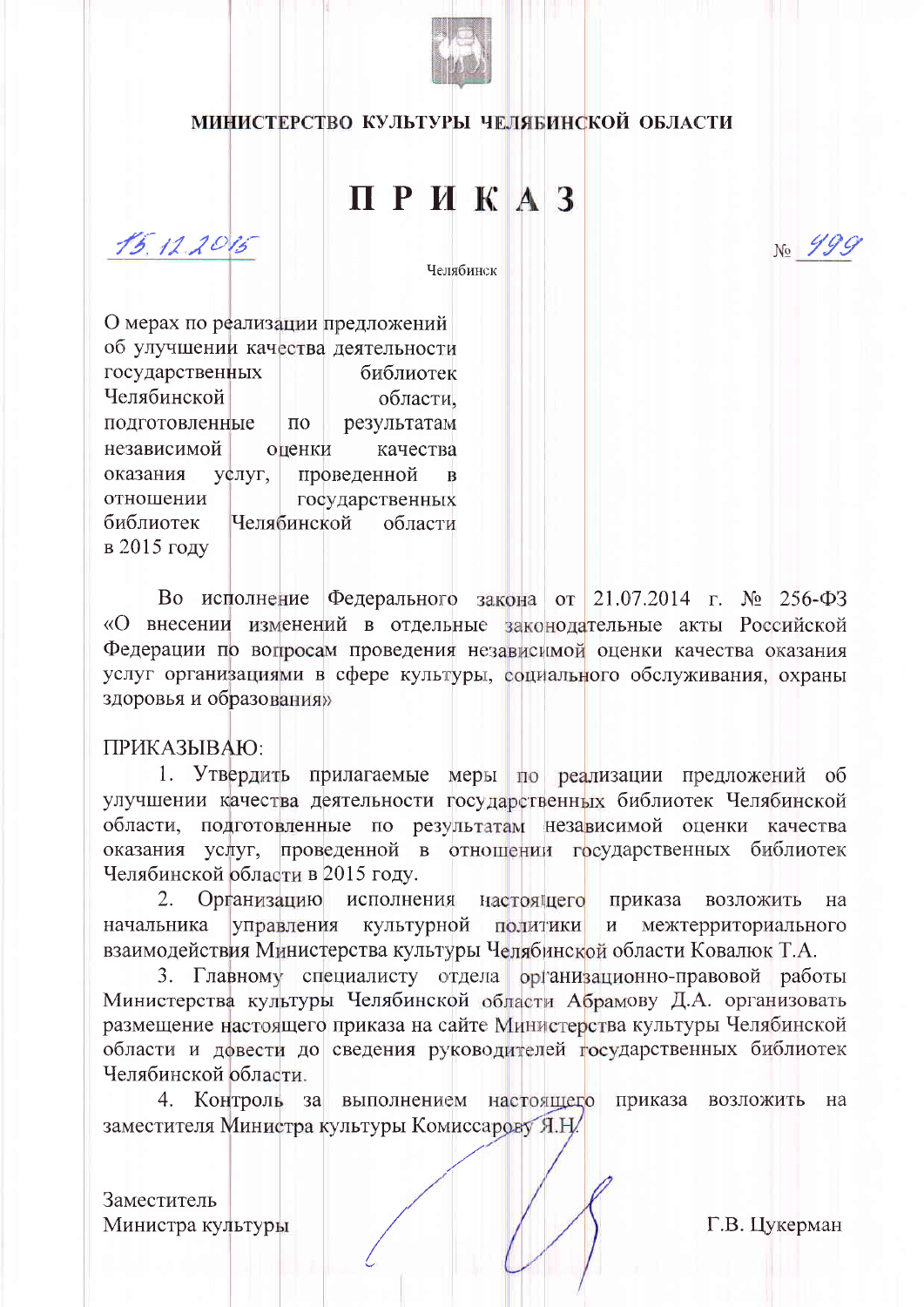| приказом Министерства культуры<br>по реализации предложений об улучшении качества деятельности государственных библиотек Челябинской области,<br>or $45.72$ 2015 r. No $799$<br>Челябинской области<br>подготовленные по результатам независимой оценки качества оказания услуг, проведенной в отношении<br><b>УТВЕРЖДЕНЫ</b><br>Меры | государственных библиотек Челябинской области в 2015 году | Принятые меры в части реализации предложений<br>деятельности государственных библиотек<br>Предложения об улучшении качества<br>Челябинской области | безопасности получения библиотечно-информационных услуг пользователям библиотек)<br>финансирование на повышение качества оказания услуг пользователям государственных<br>27.11.2014 г. № 638-П «О государственной программе Челябинской области «Развитие<br>Челябинской области «Развитие культуры и туризма в Челябинской области на 2015-<br>2017 годы», утвержденной постановлением Правительства Челябинской области от<br>культуры и туризма в Челябинской области на 2015-2017 годы» предусмотрено<br>Министерством культуры Челябинской области в государственной программе<br>библиотек Челябинской области (повышение комфортности, доступности и<br>YCHYT<br>государственных библиотек Челябинской<br>доступности и безопасности получения<br>запросами<br>системы<br>$\mathbf{r}$<br>Усилить работу по повышению качества<br>пользователям<br>возможности<br>оиолиотеках<br>комфортности.<br>Челябинской<br>пользователей<br>развитию<br>$\circ$<br>сервисные<br>соответствии<br>(повышение<br>услуг | Челябинской области «Развитие культуры и туризма в Челябинской области на 2015-<br>2017 годы», утвержденной постановлением Правительства Челябинской области от<br>Министерством культуры Челябинской области в государственной программе<br>Продолжить работу по созданию условий<br>культурно-<br>просветительских и досуговых проектов<br>проведения |
|---------------------------------------------------------------------------------------------------------------------------------------------------------------------------------------------------------------------------------------------------------------------------------------------------------------------------------------|-----------------------------------------------------------|----------------------------------------------------------------------------------------------------------------------------------------------------|------------------------------------------------------------------------------------------------------------------------------------------------------------------------------------------------------------------------------------------------------------------------------------------------------------------------------------------------------------------------------------------------------------------------------------------------------------------------------------------------------------------------------------------------------------------------------------------------------------------------------------------------------------------------------------------------------------------------------------------------------------------------------------------------------------------------------------------------------------------------------------------------------------------------------------------------------------------------------------------------------------------|---------------------------------------------------------------------------------------------------------------------------------------------------------------------------------------------------------------------------------------------------------------------------------------------------------------------------------------------------------|
|                                                                                                                                                                                                                                                                                                                                       |                                                           |                                                                                                                                                    | библиотечно-информационных<br>государственных библиотек<br>пользователям библиотек):<br>Челябинской области<br>способствовать<br>государственных<br>ориентирования<br>расширить<br>пользователей.<br>m<br>области<br>оказания<br>области                                                                                                                                                                                                                                                                                                                                                                                                                                                                                                                                                                                                                                                                                                                                                                         | ДЛЯ                                                                                                                                                                                                                                                                                                                                                     |